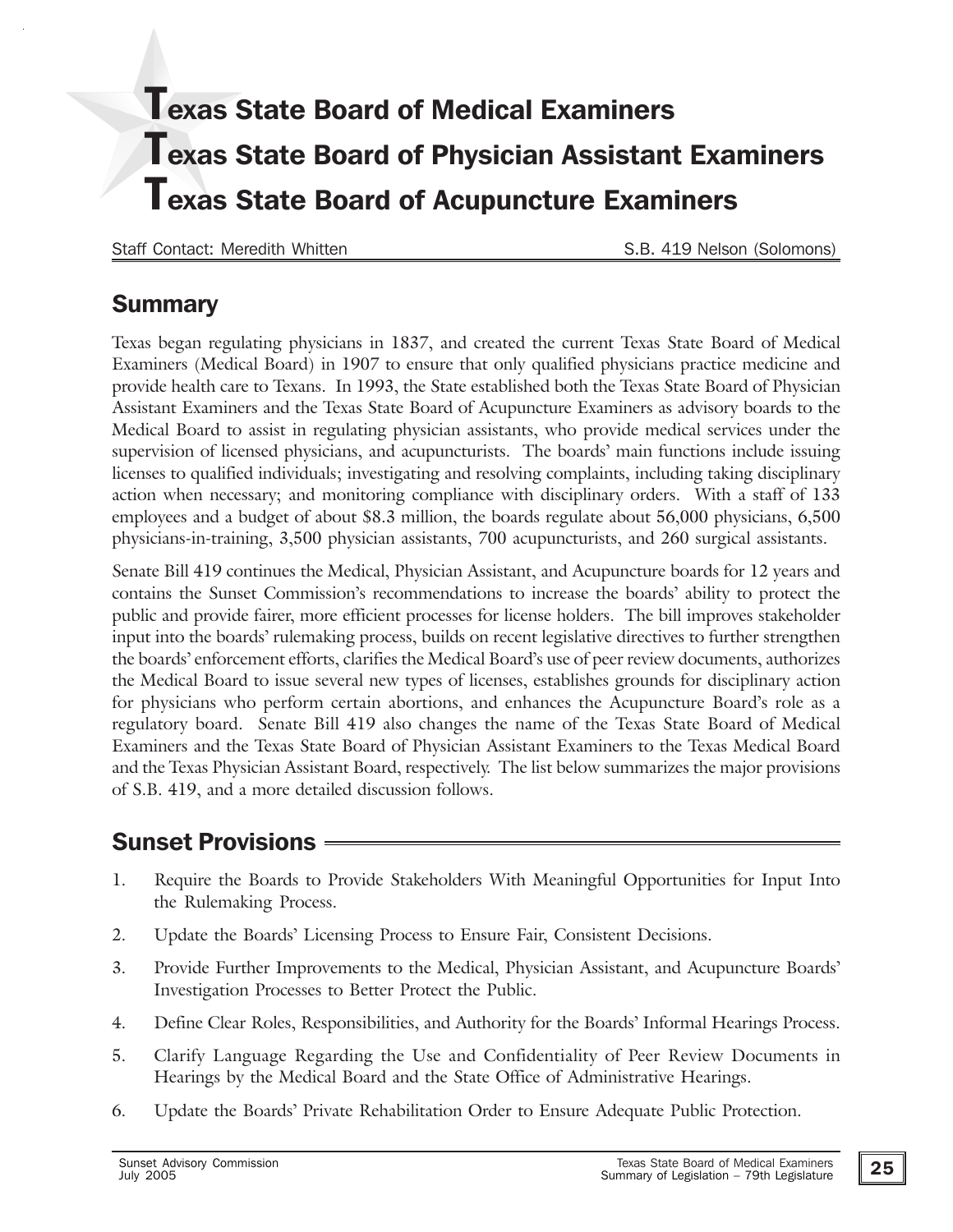- 7. Require Physicians Who Use Moderate Sedation in Outpatient Settings to Comply With the Medical Board's Safety Requirements.
- 8. Update the Authority for Regulating Acupuncture to Ensure Efficiency and Protect the Public.
- 9. Grant the Medical Board Flexibility in How it Regulates the Delegation of Prescription Authority by Physicians.
- 10. Conform Key Elements of the Boards' Licensing and Regulatory Functions to Commonly Applied Licensing Practices.
- 11. Prohibit Medical Board Members From Using Information Obtained Through Their Duties for Personal Gain.
- 12. Require the Medical Board to Publish Updated or Corrected Disciplinary Actions.
- 13. Clarify the Boards' Authority to Modify a Proposal for Decision Received From the State Office of Administrative Hearings.
- 14. Continue the Medical Board for 12 Years and Eliminate the Separate Sunset Dates for the Physician Assistant and Acupuncture Boards.

## Provisions Added by the Legislature

- 15. Authorize the Medical Board to Issue a Faculty Temporary License.
- 16. Direct the Medical Board to Consider if a Violation Directly Relates to Patient Care When Determining a Sanction.
- 17. Require the Medical Board to Document Reasons for Rejecting Recommendations From Informal Hearings Panels.
- 18. Require a Joint Interim Study on the Medical Peer Review Process.
- 19. Restrict a Physician From Performing a Third-Trimester Abortion, Except Under Certain Circumstances.
- 20. Require a Physician to Get Parental Consent Before Performing an Abortion on a Minor.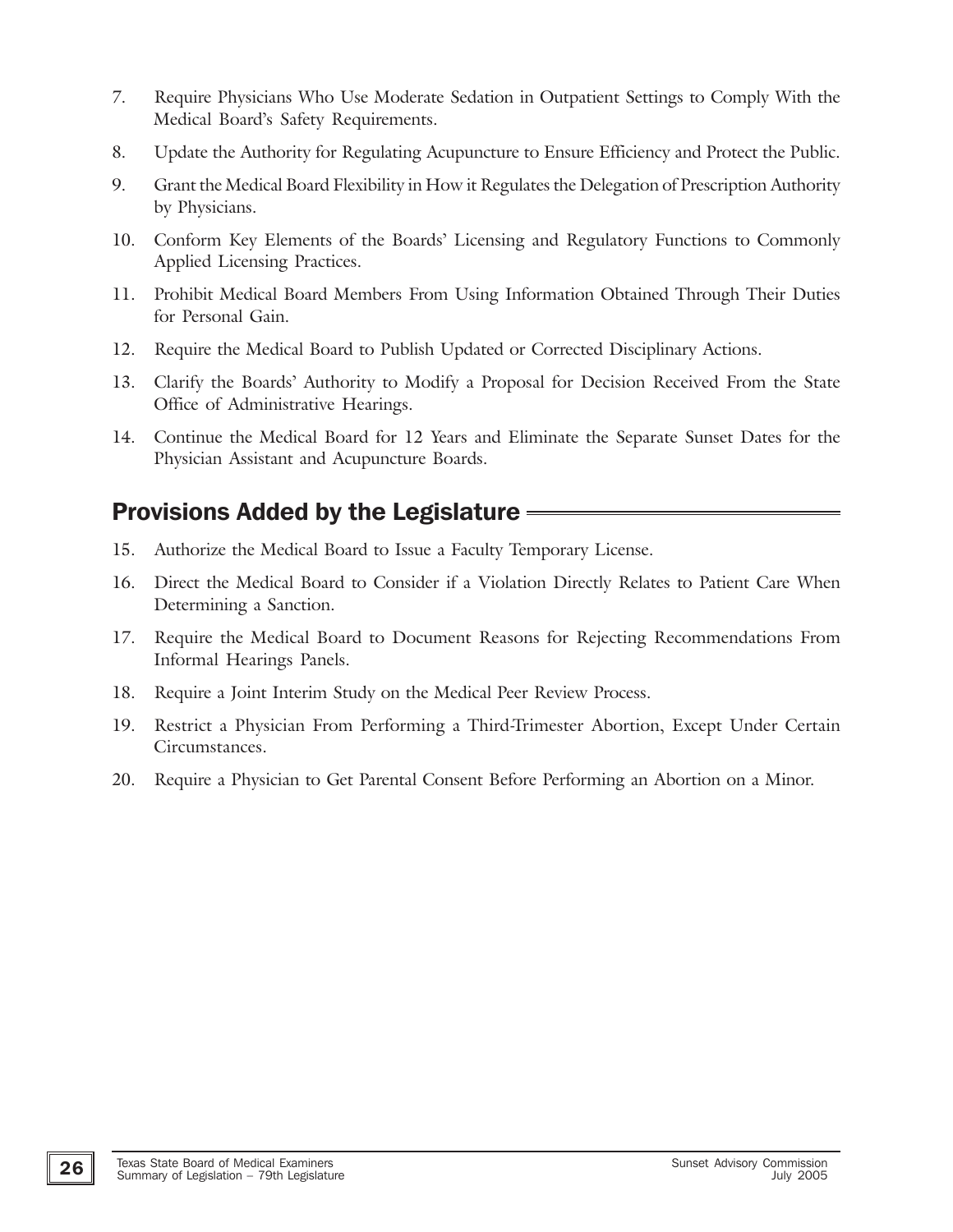## Sunset Provisions

#### 1. Require the Boards to Provide Stakeholders With Meaningful Opportunities for Input Into the Rulemaking Process.

Senate Bill 419 requires the Medical, Physician Assistant, and Acupuncture boards to develop guidelines for the early involvement of stakeholders in the rulemaking process. In addition, the Medical Board's guidelines must include procedures for receiving input from the Physician Assistant and Acupuncture boards, as rules proposed by the Medical Board may affect individuals under these boards' jurisdiction. The Medical Board's guidelines also must accommodate stakeholders' comments on rules proposed to the Medical Board by the Physician Assistant and Acupuncture boards, as these advisory boards do not have independent rulemaking authority and therefore must have their rules approved by the Medical Board.

The Legislature modified the Sunset provision to delete language allowing the boards to decide which rules need early stakeholder involvement. Instead, the Legislature added language specifying that a rule adopted by the boards may not be challenged on the grounds that the boards did not comply with the provisions for receiving input during rulemaking. In this situation, the boards must state in writing the reasons why they were not able to solicit a significant amount of input.

#### 2. Update the Boards' Licensing Process to Ensure Fair, Consistent Decisions.

Under S.B. 419, the Medical, Physician Assistant, and Acupuncture boards must develop, in conjunction with each board's associated stakeholders, guidelines for evaluating applicants' and license holders' mental and physical health, as well as alcohol or other substance abuse, and professional behavior problems. The bill limits the ability of the boards to refer a person to a specified type of specialist for evaluation unless medically indicated or too few physicians are available to perform the appropriate examination in an area. The guidelines do not affect the boards' power to make independent licensing decisions.

The bill removes from the Medical Practice Act the current exceptions to the number of allowed licensing examination attempts, instead requiring all applicants to complete each of the three licensing exam sections within three attempts. The Medical Board must adopt rules that prescribe how the limit on the number of examination attempts applies to applicants who attempt both the allopathic and osteopathic medical licensing examinations.

In addition, the bill authorizes the Medical Board to issue a medical license limited to the practice of administrative medicine to applicants who meet specific licensing requirements established by the Board. Individuals who hold an administrative license must prove clinical competence and meet all other eligibility requirements if they later seek to practice with an unrestricted license. The Legislature modified the Sunset provision regarding institutional medical licenses for foreign medical graduates to authorize the Board instead to issue a license limited in scope to an applicant by virtue of the applicant's conceded eminence and authority in the applicant's specialty. License holders are restricted to practicing only their medical specialty within the specific institution or program that recommended the license holders, and must meet all Board licensing requirements to be eligible for an unrestricted license.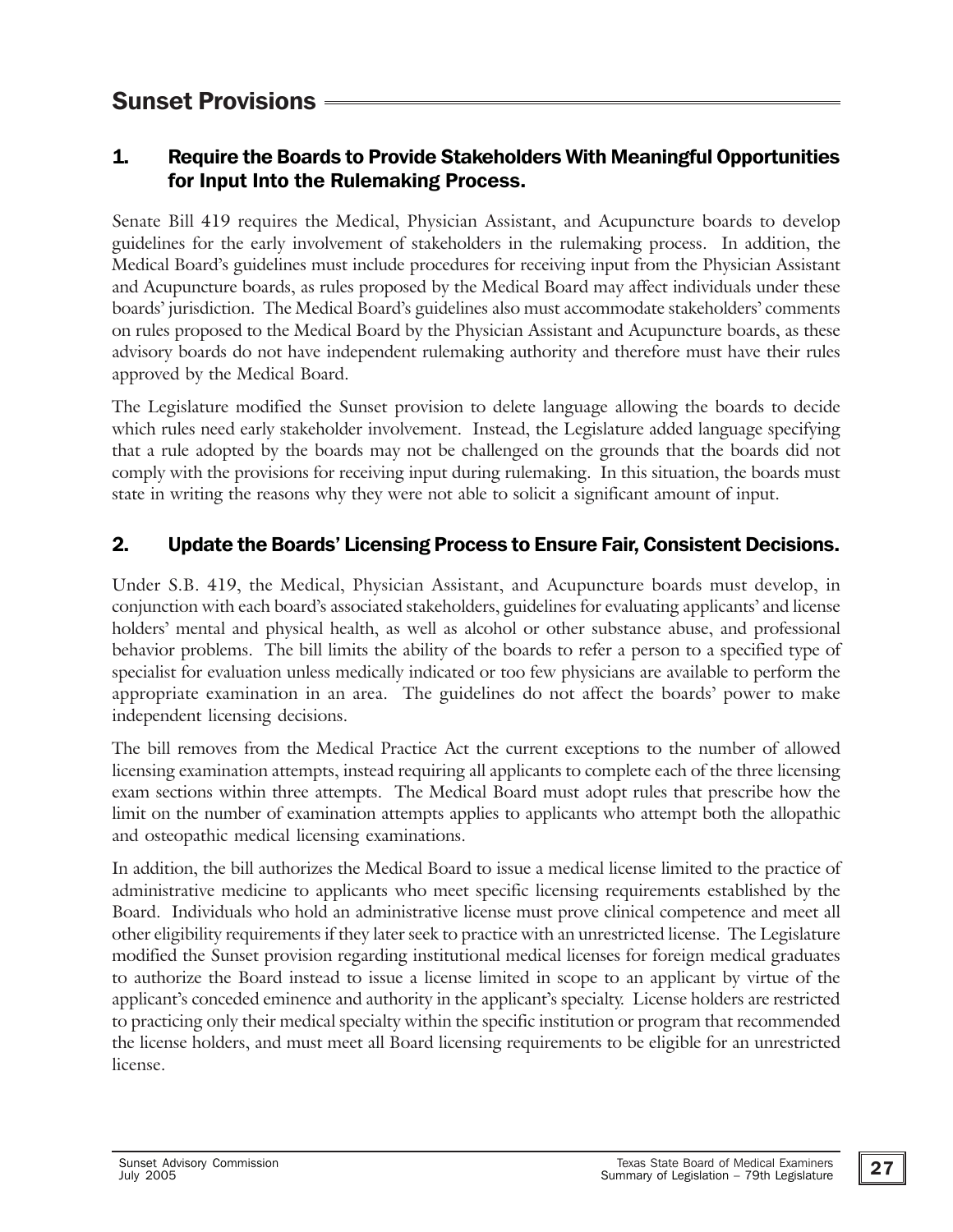#### 3. Provide Further Improvements to the Medical, Physician Assistant, and Acupuncture Boards' Investigation Processes to Better Protect the Public.

Building upon recent legislative directives, S.B. 419 strengthens the boards' investigation process. The bill directs the Medical Board to adopt rules regarding its panel of expert physician reviewers, including length of service, grounds for removal, and conflicts of interest related to standard-of-care cases. The Legislature modified the provision to require that the rules also address situations in which an expert reviewer and the physician under review live or work in the same geographical area or are competitors. The Medical Board also must randomly select expert reviewers within the same or similar specialty as the affected physician for standard-of-care cases.

Under a process established in the bill, an expert physician reviewer reviews each medical competency case to determine if the affected physician violated the standard of care and issues a preliminary report of that determination. A second reviewer conducts an abbreviated review of the first physician's report and other information and, if the two reviewers do not agree, a third expert physician reviewer will examine the case. The Legislature added a provision to clarify that expert physician reviewers may consult and communicate with each other about a complaint. To help ensure that the Medical, Physician Assistant, and Acupuncture boards can secure experts to assist in the evaluation of medical competency cases, the bill provides that persons serving as expert reviewers or consultants to the boards are immune from suit and judgment and may not be subjected to a suit for damages if the expert acted without fraud or malice.

The bill, as modified by the Legislature, requires the boards to complete a preliminary investigation and determine whether to officially proceed on a complaint no later than 30 days after receiving the complaint. In addition, the Medical Board may not dismiss complaints solely because the Board has not set the complaint for an informal hearing within 180 days. If a hearing has not been scheduled within 180 days, the Medical Board must notify all parties to a complaint and include information about such complaints in its annual report to the Legislature. Additionally, the bill requires the Medical Board to further define in rule the reasons a Board investigation may extend beyond 180 days.

#### 4. Define Clear Roles, Responsibilities, and Authority for the Boards' Informal Hearings Process.

Senate Bill 419 addresses the roles and responsibilities of informal hearings participants, including board members, District Review Committee (DRC) members, and all appropriate staff. A minimum of two panelists – including at least one physician for cases heard by the Medical Board – must serve on all informal hearings panels that deliberate on disciplinary matters. The two-panelist requirement does not apply to hearings for showing compliance with a Board order or in hearings where the respondent waives the requirement. At least one of the informal hearings panel members must be a public member. For the Medical Board, the public member can be a Board member or a member of one of the District Review Committees. To give the Medical Board a larger pool of public members to draw from for informal hearings, the bill increases the number of public members on each District Review Committee by two, from one to three.

The Medical Board must provide a license holder scheduled for an informal hearing with information regarding the grounds of the hearing at least 30 days before the hearing. If the Board fails to do so, the license holder may reschedule the hearing. The Legislature modified this provision to specify that, if the complaint alleges a violation of the standard of care, the Medical Board must include the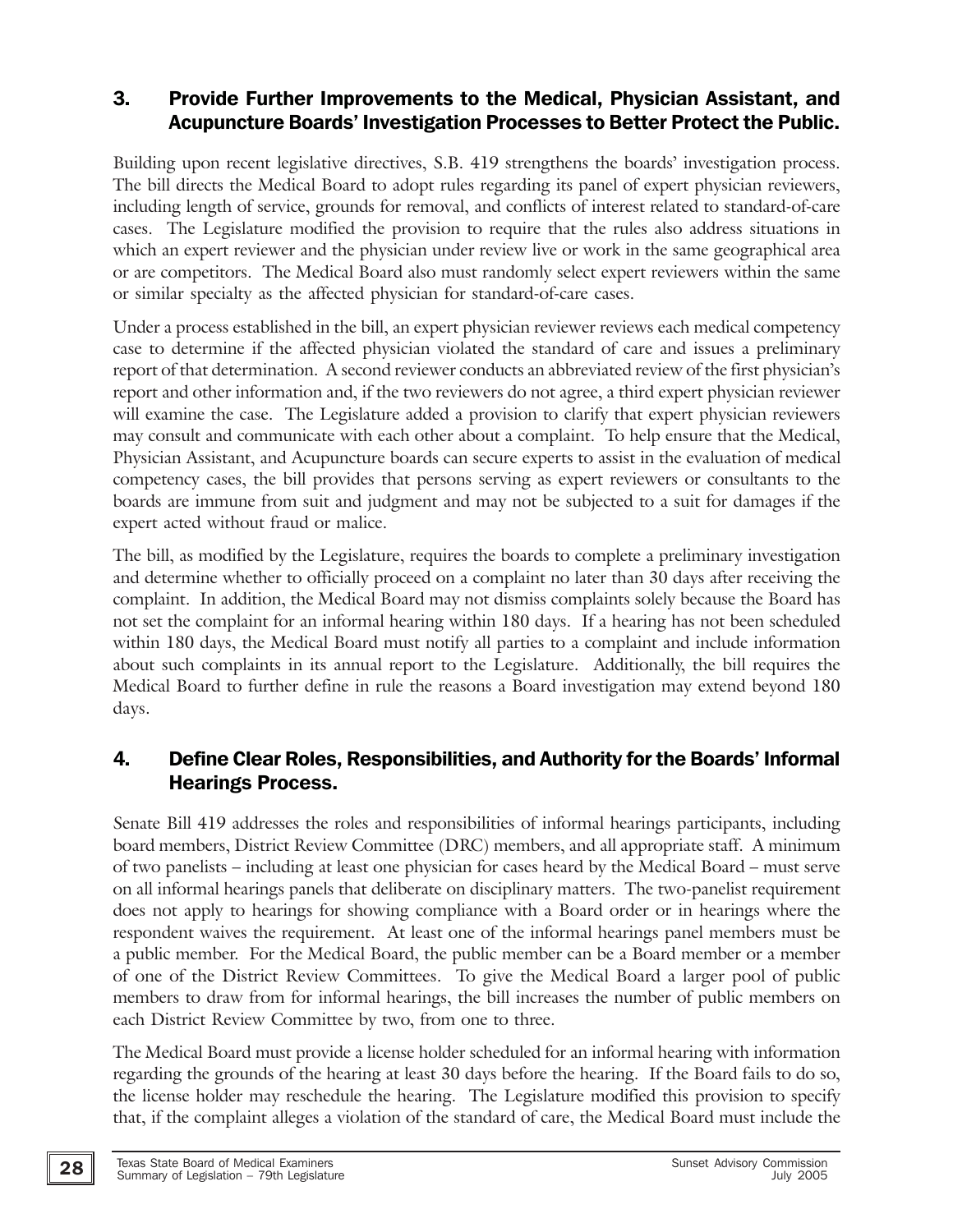expert physician reviewers' reports in the information sent to the license holder. The Legislature also added language to require the license holder to submit any rebuttals at least five business days before the informal hearing in order for the information to be considered at the hearing.

The Legislature extended existing statutory deadlines regarding investigations that apply to the Medical Board to the Physician Assistant and Acupuncture boards, and to investigations conducted by the Medical Board regarding surgical assistants. For example, the boards must schedule an informal hearing within 180 days of determining whether to proceed on a complaint. In addition, the Legislature modified the Sunset provision to specify that only informal hearings panel members and the board attorney acting as counsel to the panel may be present during deliberations, and that the role of the boards' attorney during the deliberations is limited to providing advice on legal issues and precedents.

Senate Bill 419 clarifies that DRC members assist the Medical Board in informal hearings and establishes eligibility requirements for DRC members. DRC members are subject to the same conflict-of-interest and grounds-for-removal requirements as Medical Board members, and must complete training relevant to serving on a District Review Committee. In addition, DRC physician members who participate in informal hearings involving standard-of-care cases must meet the same qualifications as the Medical Board's expert physician reviewers.

Finally, the bill authorizes a committee of agency staff to resolve cases that do not directly relate to patient care or that involve only administrative violations, subject to delegation by the boards. The boards must approve all staff decisions during a public meeting and a license holder retains the right to request that the case be heard at an informal hearing.

#### 5. Clarify Language Regarding the Use and Confidentiality of Peer Review Documents in Hearings by the Medical Board and the State Office of Administrative Hearings.

Senate Bill 419 clarifies that the Medical Board's current authority to disclose peer review documents in disciplinary hearings extends to formal contested case hearings before the State Office of Administrative Hearings (SOAH). The bill specifies that peer review information may not be used as evidence at SOAH, except as the basis for the opinion of an expert witness called by the Medical Board. For cases that the Medical Board files at SOAH based on the grounds that a peer review action occurred, the Board must provide evidence from its investigation to verify the peer review evidence. The bill clarifies that peer review documents remain confidential at the Board and SOAH.

The Legislature added language to specify that if medical peer review documents are admitted into evidence for any purpose at SOAH, the documents must be admitted under seal. In addition, if a decision of the Board or SOAH is appealed to district court or other court, the confidentiality protections relating to medical peer review committee documents continue. The Legislature also modified a Sunset provision to clarify that medical records used by a medical peer review committee – including a patient's medical records – or any records made or maintained in the regular course of business are not confidential if the records are not considered confidential by other laws and are otherwise available to the Medical Board.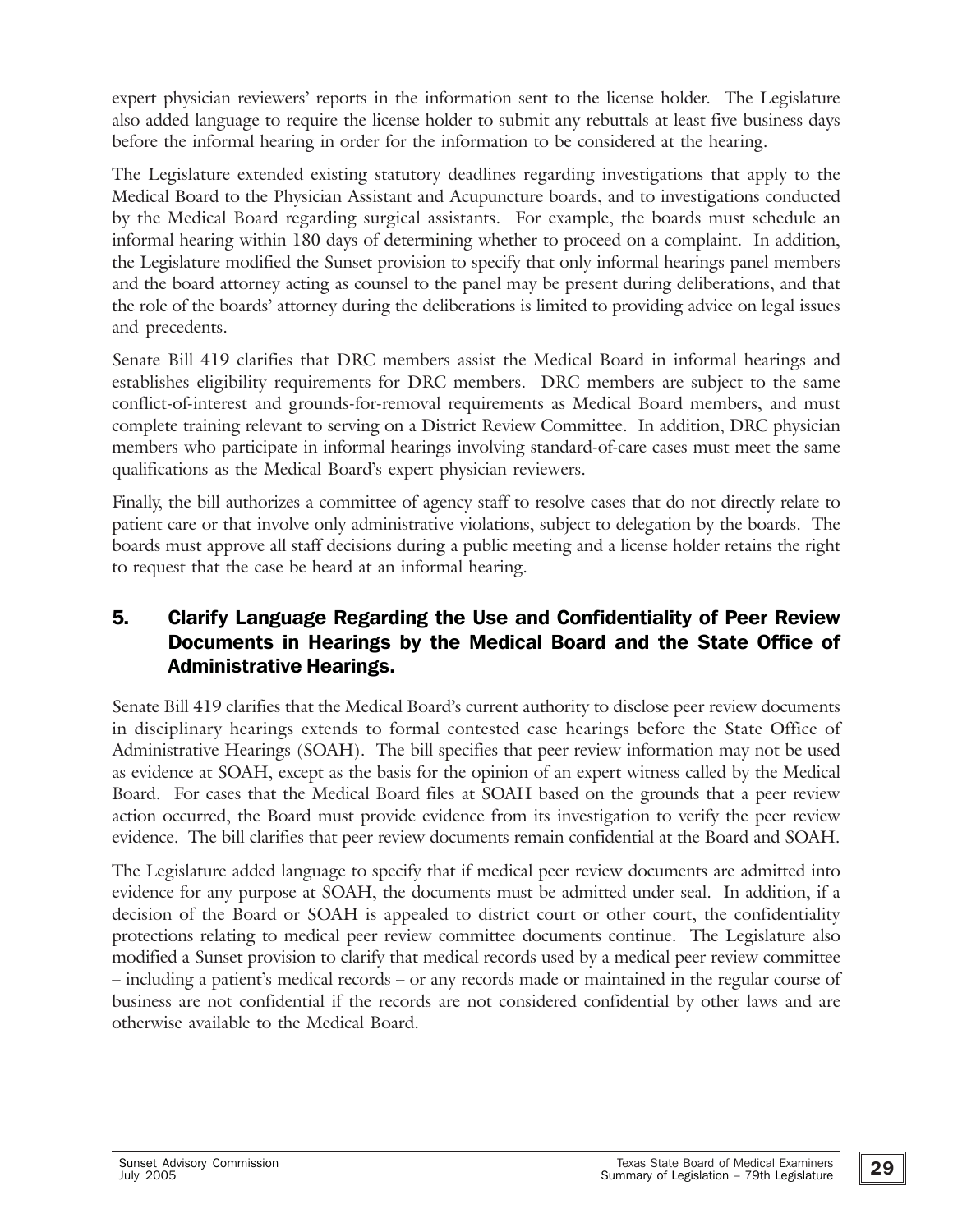#### 6. Update the Boards' Private Rehabilitation Order to Ensure Adequate Public Protection.

To strengthen the boards' ability to protect the public, S.B. 419 clarifies that the boards may issue a private, nondisciplinary rehabilitation order to an applicant or license holder with a current condition or history of substance or alcohol abuse only if the license holder has not violated the standard of care as a result of the impairment. If the boards receive a valid complaint related to the license holder's impairment before the license holder signs a private order, the license holder is no longer eligible for the private order.

In addition, if the boards impose a private rehabilitation order that requires a license holder to participate in programs provided by a private medical association, the boards must inform the association of the license holder's duties under the order, as well as provide specific guidance to the association to assist in the license holder's rehabilitation. The Legislature modified the Sunset provision to authorize the boards to provide private associations with any information – including a copy of the private order – necessary to assist the association. Any information received by the association remains confidential.

#### 7. Require Physicians Who Use Moderate Sedation in Outpatient Settings to Comply With the Board's Safety Requirements.

Senate Bill 419 removes a provision in the Medical Practice Act that exempts from the Medical Board's regulations physicians who use certain drugs for moderate sedation in an outpatient setting. The bill requires these physicians to register with the Board and comply with Board rules regarding minimum standards for providing anesthesia services or be subject to disciplinary action for violation of office-based anesthesia rules.

#### 8. Update the Authority for Regulating Acupuncture to Ensure Efficiency and Protect the Public.

Senate Bill 419 strengthens the Acupuncture Board's regulatory authority. The Acupuncture Board now has independent authority to approve applications for licensure and take a full range of enforcement actions, including assessing administrative penalties, without the Medical Board's approval. However, the Medical Board retains oversight of the Acupuncture Board's rulemaking process.

In addition, the bill gives the Acupuncture Board tools to quickly stop activity that could harm the public. This includes allowing the Acupuncture Board to temporarily suspend a license without holding an initial hearing or Medical Board approval, as well as authorizing the Acupuncture Board, without Medical Board approval, to issue cease-and-desist orders.

The Acupuncture Board's process for approving continuing education will be streamlined as the result of S.B. 419. The bill requires the Acupuncture Board to establish guidelines for preferred providers and course content, then directs the Board to allow agency staff to approve continuing education course applications. Staff will refer any questionable applications to the Board for review and final approval. The bill also clarifies that the Texas Higher Education Coordinating Board approves Texas acupuncture schools and acupuncture degree programs. The Legislature modified this provision to require the Coordinating Board to seek input from the Acupuncture Board regarding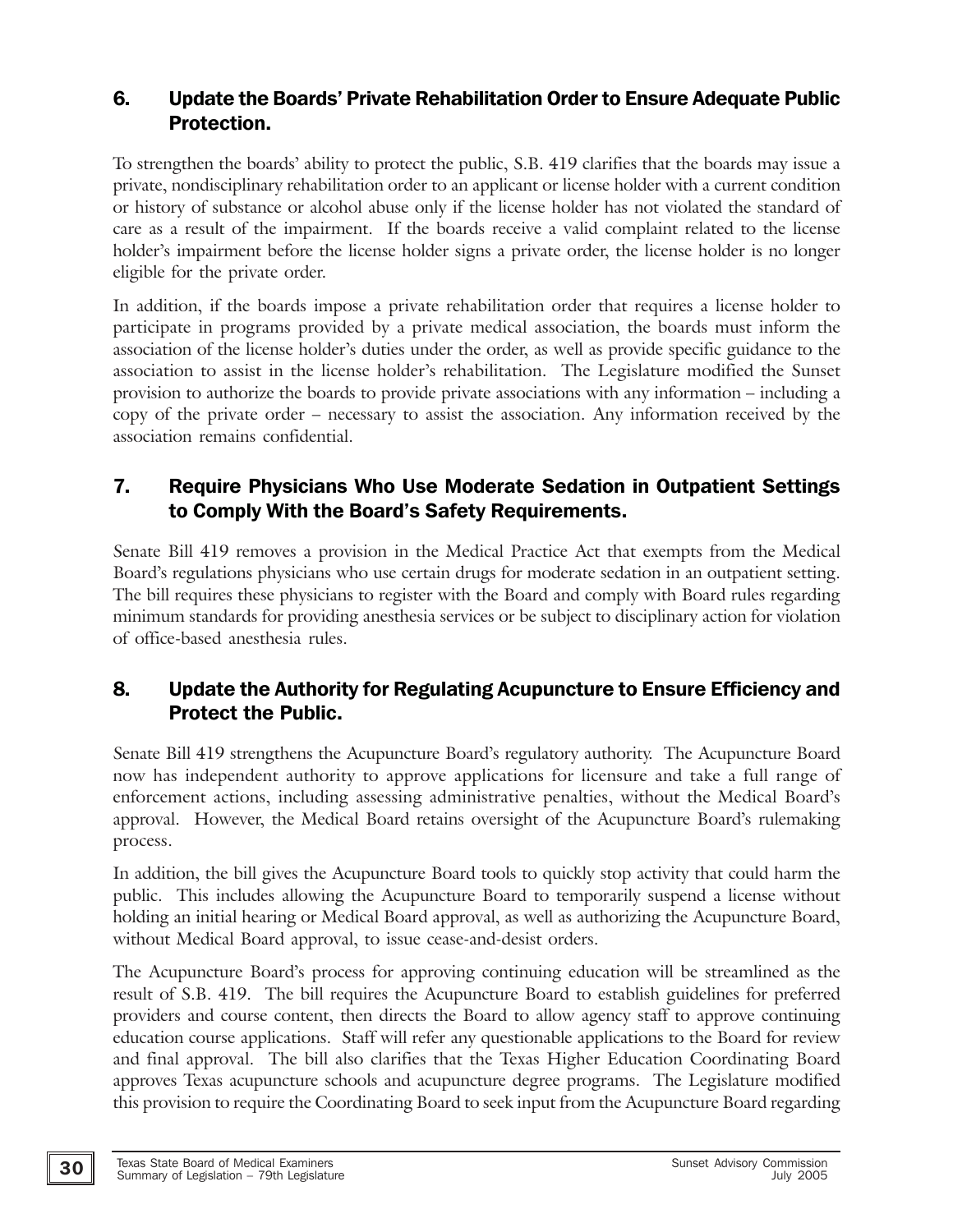the standards to be used for assessing whether a school or degree program adequately prepares an individual for the practice of acupuncture. Finally, the bill requires the presiding officer of the Acupuncture Board to be a licensed acupuncturist.

#### 9. Grant the Medical Board Flexibility in How it Regulates the Delegation of Prescription Authority by Physicians.

The Medical Board's ability to waive site and supervision requirements for physicians who delegate prescriptive authority to physician assistants and advanced nurse practitioners will continue under S.B. 419, which removes the expiration date for Board waiver of delegation requirements. However, the Prescriptive Delegation Waiver Committee, which currently reviews requests for waivers and makes recommendations to the Medical Board, will expire as scheduled on September 1, 2005; the Medical Board will assume this responsibility through its committee structure.

The bill also eliminates the requirement that physicians, physician assistants, and advanced nurse practitioners register their intent to practice or to supervise delegated prescriptive authority with the Board, and instead requires physicians who delegate prescriptive authority to document in their own records when prescriptive authority is delegated.

#### 10. Conform Key Elements of the Boards' Licensing and Regulatory Functions to Commonly Applied Licensing Practices.

Senate Bill 419 includes 13 provisions that bring the Medical, Physician Assistant, and Acupuncture boards in line with standard licensing agency practices, including the following.

- Requires physician assistant and acupuncture applicants to pass a jurisprudence exam as a condition for licensure.
- <sup>O</sup> Clarifies that the boards must address felony and misdemeanor convictions in the standard manner defined in the Occupations Code, except when the boards' enabling statutes are stricter.
- <sup>O</sup> Authorizes staff to issue licenses to qualified physician, physician assistant, acupuncture, and surgical assistant applicants.
- <sup>O</sup> Clarifies the Physician Assistant Board's responsibility to establish a system of continuing medical education.
- Changes the basis for the Physician Assistant Board's late-renewal penalties.
- Authorizes the Medical and Physician Assistant boards to adopt a system under which physician and physician assistant licenses expire on various dates during the year.
- Authorizes the Physician Assistant and Acupuncture boards to refuse to renew a license and to accept the voluntary surrender of a license.
- Authorizes the boards to provide for refunds by licensees to the consumer as part of the agreed settlement process.
- Authorizes the Medical and Physician Assistant boards to issue cease-and-desist orders.
- Allows medical faculty members to be eligible to serve on the Medical Board.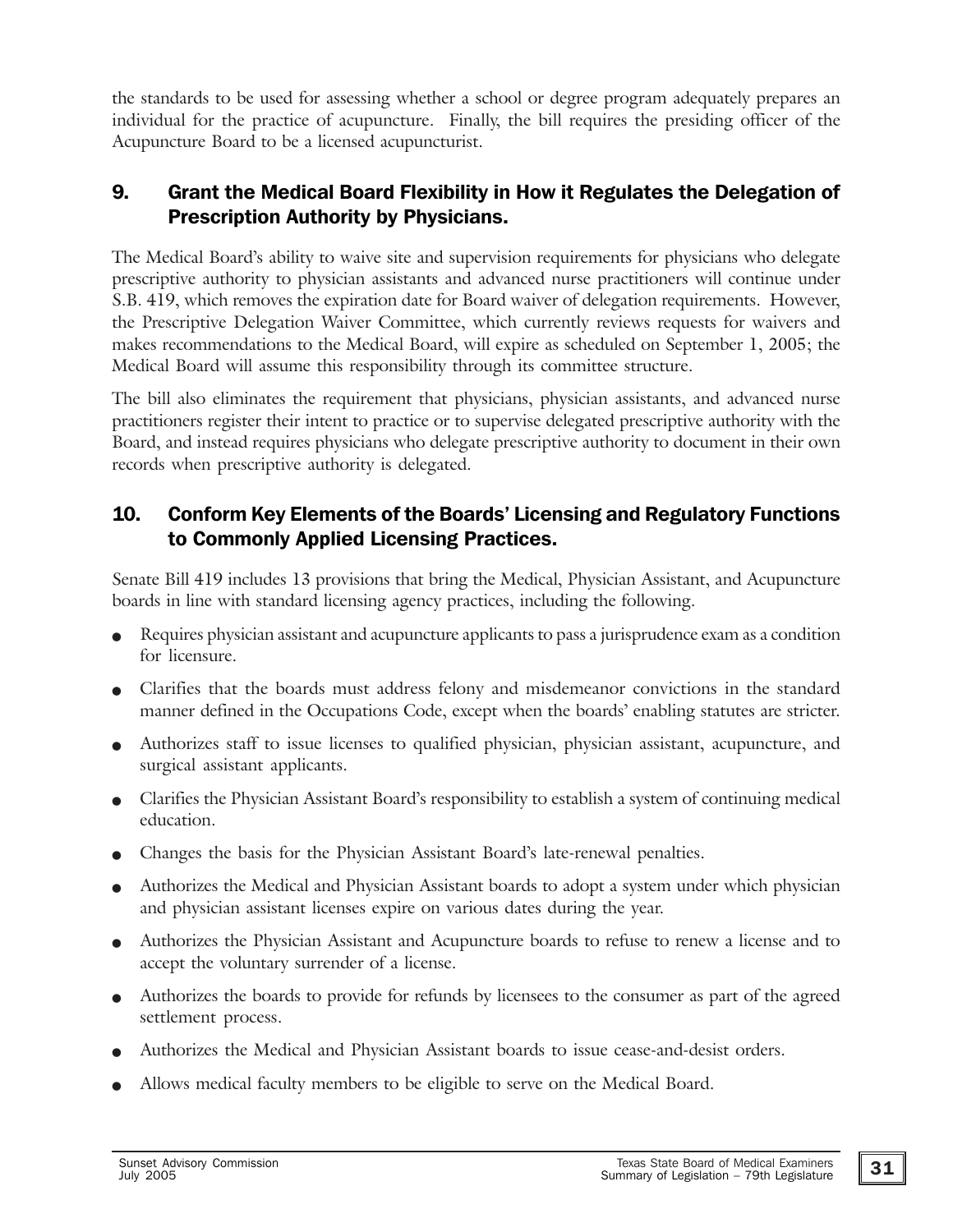- Clarifies that the Senate must confirm appointments to the Physician Assistant and Acupuncture boards.
- Authorizes the Physician Assistant Board to establish a fee for individuals who hold an inactive license.
- Requires the Acupuncture Board to recommend licensing and other fees to the Medical Board.

#### 11. Prohibit Medical Board Members From Using Information Obtained Through Their Duties for Personal Gain.

Senate Bill 419 prohibits physicians on the Medical Board or physicians acting as agents of the Board from using information acquired solely by virtue of their Board duties for the advancement of their personal medical practice, or for assisting in the advancement or gain of any other physician or affiliate.

#### 12. Require the Medical Board to Publish Updated or Corrected Disciplinary Actions.

The Medical Board must publish acknowledgments of any errors or reversals related to its disciplinary actions, under S.B. 419. This information must be disseminated in the same format, size, style, and manner as the originally published action. The Legislature modified the provision to specify that the Board may not publish any corrections or reversals if the physician who was subject to disciplinary action requests that the information not be disseminated.

#### 13. Clarify the Boards' Authority to Modify a Proposal for Decision Received From the State Office of Administrative Hearings.

Senate Bill 419 clarifies that the boards may only change a finding of fact or conclusion of law, or modify or vacate an order made by an administrative law judge at the State Office of Administrative Hearings under certain provisions outlined in the Administrative Procedure Act. The boards must state in writing the specific reason and legal basis for any changes they make.

#### 14. Continue the Medical Board for 12 Years and Eliminate the Separate Sunset Dates for the Physician Assistant and Acupuncture Boards.

The Texas State Board of Medical Examiners will continue as a separate, stand-alone agency for the standard 12-year period, although to better reflect and communicate the Board's responsibilities, S.B. 419 changes the agency's name to the Texas Medical Board. In addition, the Legislature changed the name of the Texas State Board of Physician Assistant Examiners to the Texas Physician Assistant Board. The Physician Assistant and Acupuncture boards will continue as advisory boards under the Medical Board, but the bill removes their separate Sunset dates. As a result, future Sunset reviews of these two boards will be conducted in conjunction with reviews of the Medical Board.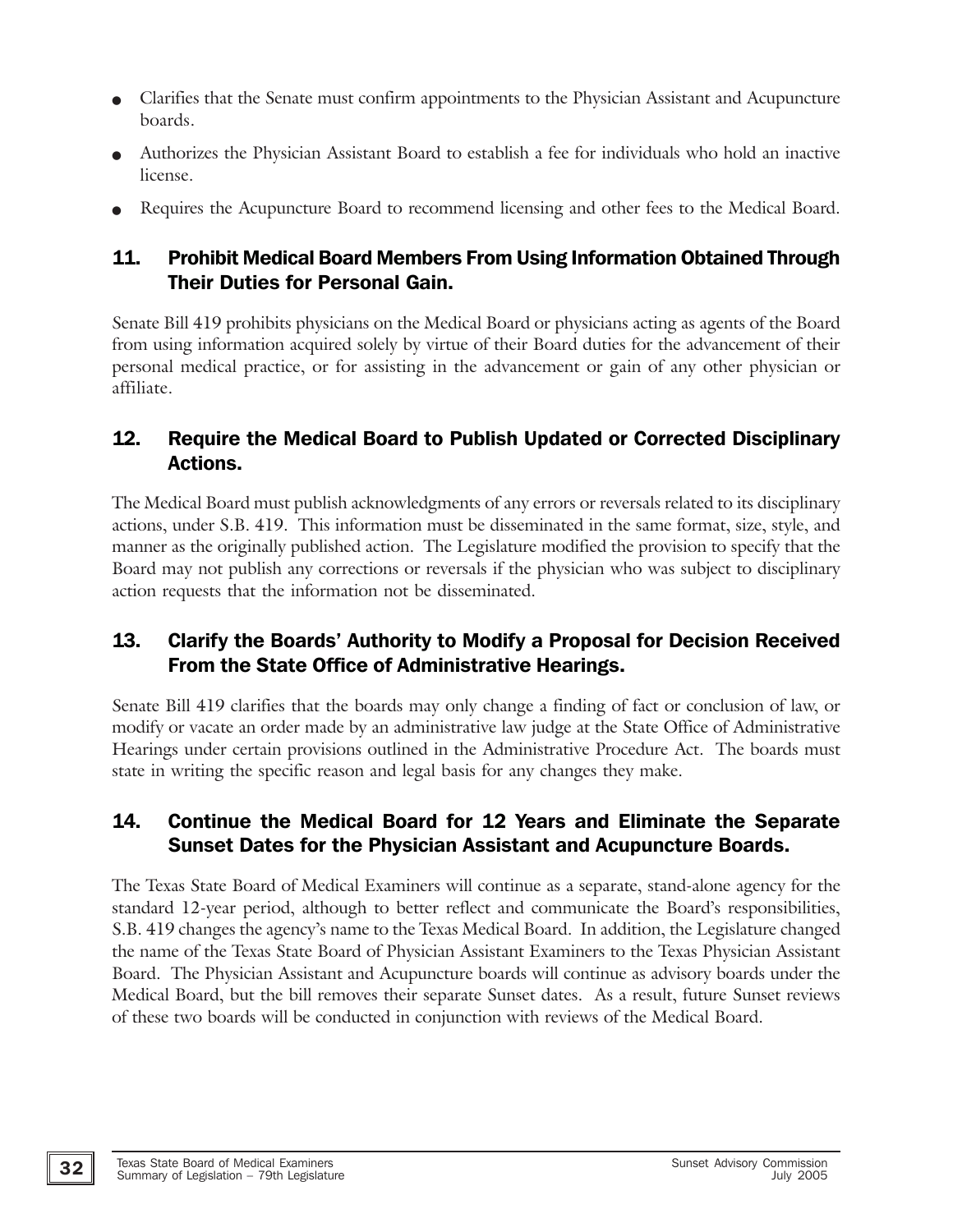#### 15. Authorize the Medical Board to Issue a Faculty Temporary License.

The Legislature established in statute the Medical Board's authority to issue a faculty temporary license to a physician appointed by a Texas medical school. A license holder must meet specific eligibility requirements, including licensure in another state without any restrictions or disciplinary orders, and is prohibited from practicing medicine outside the setting of the medical school. A license holder wishing to practice medicine in Texas outside the medical school must meet the requirements for the Board's unrestricted license, including any examination requirements.

#### 16. Direct the Medical Board to Consider if a Violation Directly Relates to Patient Care When Determining a Sanction.

The Legislature added a provision to S.B. 419 to require the Medical Board, when determining the appropriate disciplinary action, to consider whether the violation relates directly to patient care or involves only an administrative violation.

#### 17. Require the Medical Board to Document Reasons for Rejecting Recommendations From Informal Hearings Panels.

If the Medical Board rejects a recommendation for settlement or dismissal of a complaint from an informal hearings panel, the Board must notify a license holder and document in the Board's minutes the reason for rejecting the recommendation and note the further action to be considered. The Legislature also directed the Medical Board to consider previous attempts to resolve the matter when determining what further action to take.

#### 18. Require a Joint Interim Study on the Medical Peer Review Process.

The Lieutenant Governor and the Speaker of the House will appoint a joint interim committee to study the medical peer review process in hospitals and other health-care entities in Texas. The study must include an examination of the use of medical peer review in identifying, reporting to the Medical Board, and disciplining a physician based on the conduct of or quality of care provided by physicians who are members of medical staffs of hospitals and other health-care entities. Also, as part of the study, the committee will investigate the adequacy of the Medical Board's oversight and investigation of physician claims that the medical peer review process is misused, and whether the Board's oversight and disciplinary powers should be strengthened. The committee must report its findings to the Governor, Lieutenant Governor, and Speaker of the House by January 1, 2007.

#### 19. Restrict a Physician From Performing a Third-Trimester Abortion, Except Under Certain Circumstances.

The Legislature added this provision that prohibits a physician from performing an abortion on a woman who is pregnant with a viable child during the third trimester of the pregnancy, unless the abortion is necessary to prevent the death of the woman; the viable unborn child has a severe, irreversible brain impairment; or the woman is diagnosed with a significant likelihood of suffering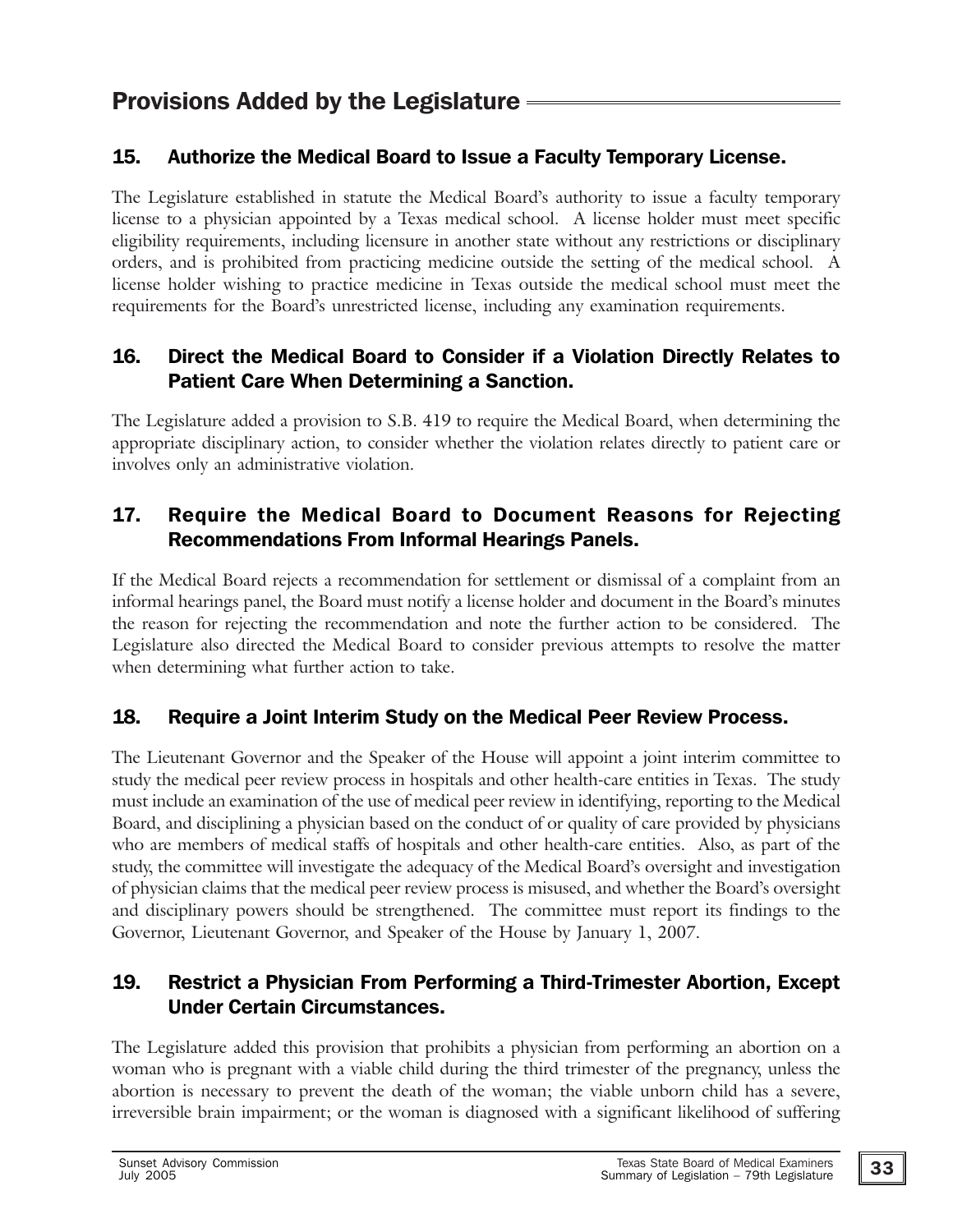imminent severe, irreversible brain damage or paralysis. A physician who violates this provision is subject to disciplinary action by the Medical Board.

#### 20. Require a Physician to Get Parental Consent Before Performing an Abortion on a Minor.

This provision, added by the Legislature, establishes that it is prohibited under the Medical Practice Act, subject to disciplinary action, for a physician to perform an abortion on an unemancipated minor without written consent of the child's parent, managing conservator, or legal guardian or without a court order authorizing the minor to consent to the abortion. The bill provides an exception from this provision if the physician concludes that the immediate abortion of the minor's pregnancy is needed to avert her death or to avoid a serious risk of substantial impairment of a major bodily function; and that insufficient time exists to obtain the consent of the child's parent, managing conservator, or legal guardian.

The Legislature also added a provision to S.B. 419 requiring the Medical Board to adopt the forms necessary for physicians to obtain the consent required for an abortion to be performed on an unemancipated minor, and specifies timeframes for the physician to retain the form and any other required documentation.

# Provision Removed by the Legislature

#### 1. Direct the Medical Board to Investigate Complaints Regarding Misuse of the Peer Review Process.

The Legislature did not adopt the Sunset provision requiring the Medical Board to review complaints regarding misuse of the peer review process, including fraudulent and malicious conduct.

# Fiscal Implication Summary

Senate Bill 419 contains provisions that will result in a revenue gain of almost \$66,000 in fiscal year 2006 and a loss of \$121,000 in fiscal year 2007 and each year thereafter. These provisions are discussed below, followed by a five-year summary chart.

The bill contains two provisions that will result in additional costs to the Medical Board. Requiring the Medical Board to use at least two expert panelists for each standard-of-care investigation will cost \$218,000 per year for the additional panelist's review as well as mailing and copying costs. Requiring applicants for physician assistant and acupuncture licenses to pass a jurisprudence exam will result in a one-time cost in fiscal year 2006 of \$960 for the Physician Assistant Board and \$960 for the Acupuncture Board, as the boards will have to develop exam questions.

The bill will also result in annual savings of \$5,928 by authorizing staff to resolve cases that do not directly relate to patient care or that involve only administrative violations, which will result in the need for fewer informal hearings, and thus lower travel costs for board and District Review Committee members. In the General Appropriations Act, the Legislature included a contingency appropriation to cover the net cost to the Medical Board resulting from these provisions. This appropriation, for \$213,992 in fiscal year 2006 and \$212,072 in fiscal year 2007, is contingent on the Medical Board assessing fees sufficient to cover these costs.